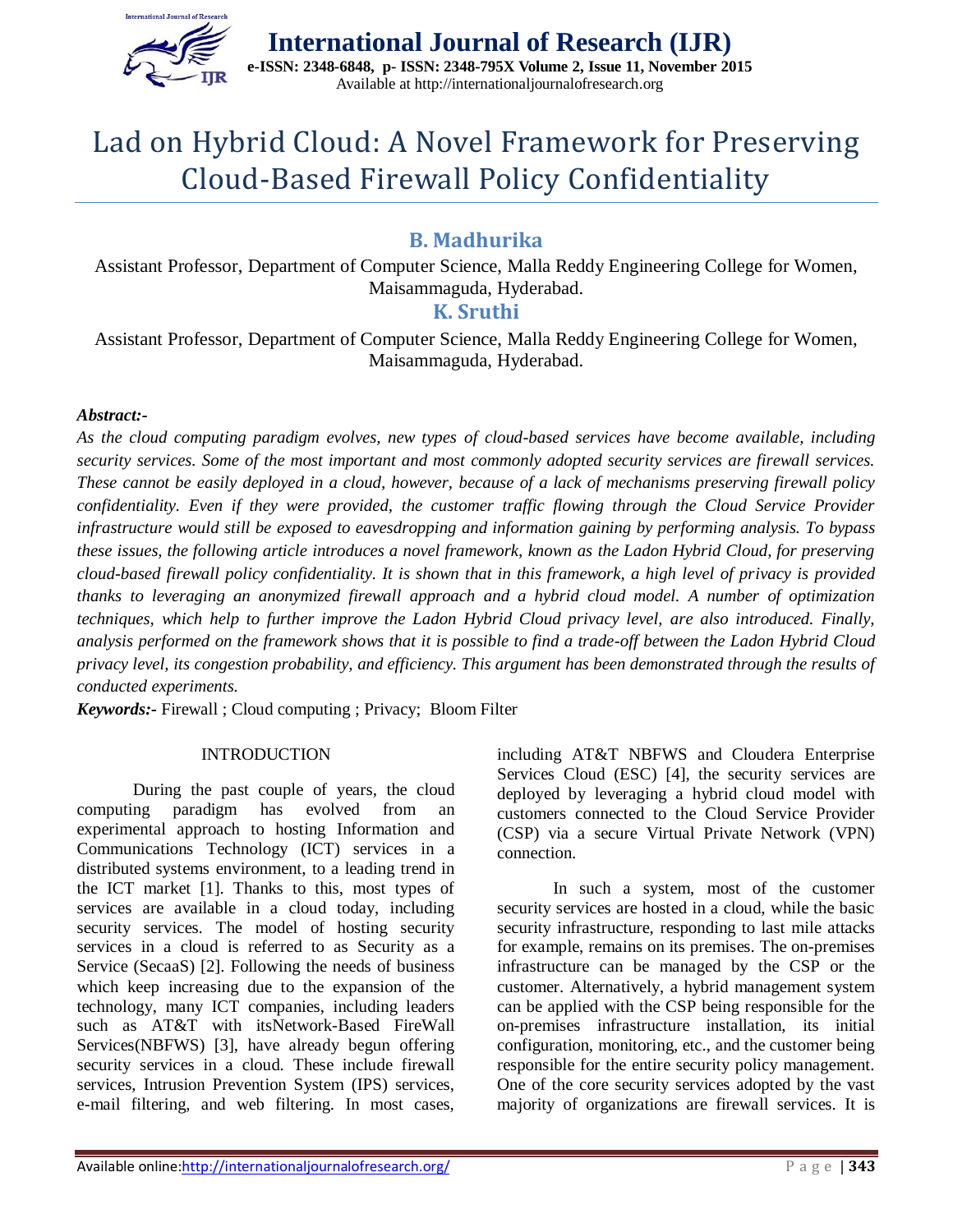

hard to imagine an enterprise, government unit, university, or even home business running its network services without being protected by a firewall. Thanks to such technologies as AT&T NBFWS or Virtela ESC, these can be outsourced to the cloud, resulting in significantly reduced management overhead, decreased Total Cost of Ownership (TCO), improved business agility, and so on [5]. However, because of a lack of mechanisms preventing the CSP from having an insight into the customer' firewall policy, there are still issues of information confidentiality and privacy [6–9].

In addition, another threat is information gaining by traffic eavesdropping and analysis. Since in a hybrid cloud SecaaS model all the traffic flows unencrypted through the CSP infrastructure and there are no mechanisms protecting against eavesdropping, sensitive information such as that regarding allowed Internet Protocol (IP) addresses can be easily gained by the CSP based on traffic analysis. This exposes a serious vulnerability of such systems, as according to recent reports, most data harvesting events take place during transit [10,11].

In addition, although the CSP itself is obliged by contract to maintain information confidentiality, according to research shown in [12,13], employees would not hesitate to steal such sensitive information if laid off, for example. This leads to the following conclusion. Until mechanisms preserving firewall policy confidentiality and preventing information gaining by traffic eavesdropping and analysis are designed, organizations will not be able to run their firewall services in a cloud in a way that is sufficiently confidential to preserve their privacy. This problem seems to be an unresolved security hole, as only one solution has been proposed so far. Referred to as the Ladon framework by its authors, it attempts to preserve cloud-based firewall policy confidentiality [14].

It is supposed to achieve it by leveraging an anonymized firewall in the public cloud. In such frameworks, the CSP is prevented from having an insight into the original firewall policy. However, the Ladon framework provides no mechanism for preventing the CSP from deducing the original firewall policy by traffic eavesdropping and analysis. As the final decision on network packets is still known to the CSP, it can determine the original firewall policy over

time. As such, the privacy of cloud-based firewall policies cannot be preserved using Ladon. Motivated by the above observations, the following contributions are made in this paper. Firstly, a novel framework for preserving cloud-based firewall policy confidentiality, known as the Ladon Hybrid Cloud, is introduced as an extension and augmentation to the regular Ladon framework. It is shown that by introducing the purposefulness of packet decision uncertainty, the main drawback of Ladon—the risk of firewall deanonymization by packets eavesdropping and analysis—is significantly reduced. Additional optimization techniques which help improve Ladon Hybrid Cloud privacy level based on the type of firewall policy in use are also introduced. It is shown that after deploying the Ladon Hybrid Cloud according to best practices, the risk of information gaining by the CSP does not differ significantly from that of a regular Internet Service Provider (ISP). Finally, by performing mathematical framework analysis, the results of which have been confirmed through the results of the experiment performed, the article shows that it is possible to find a trade-off between the Ladon Hybrid Cloud privacy level, its congestion probability, and efficiency.

#### RELATED WORK

Khakpour and Liu [14] presented the Ladon framework as a first step toward cloud-based firewalling. The Ladon leverages an anonymized firewall based on a set of Bloom Filter Firewall Decision Diagrams (BFFDDs) which are compiled from regular Firewall Decision Diagrams (FDDs) [15] in which edge sets are replaced by Bloom Filters (BFs) [16]. Thanks to the merging of these elements that are explained in detail in the next section, regular Access Control List (ACL) rules are transformed into a structure which is still visible to the CSP, although it does not provide it with straightforward information regarding the original ACL structure. In such a framework, the ACL rules of the customer's firewall can neither be directly read by the CSP, nor easily cracked using brute-force techniques. However, as described below, these can be determined by packets eavesdropping and analysis. Other studies related to the topic of this article are those related to moving target defense.

In [17], the authors have studied techniques of substituting different targets for any given request in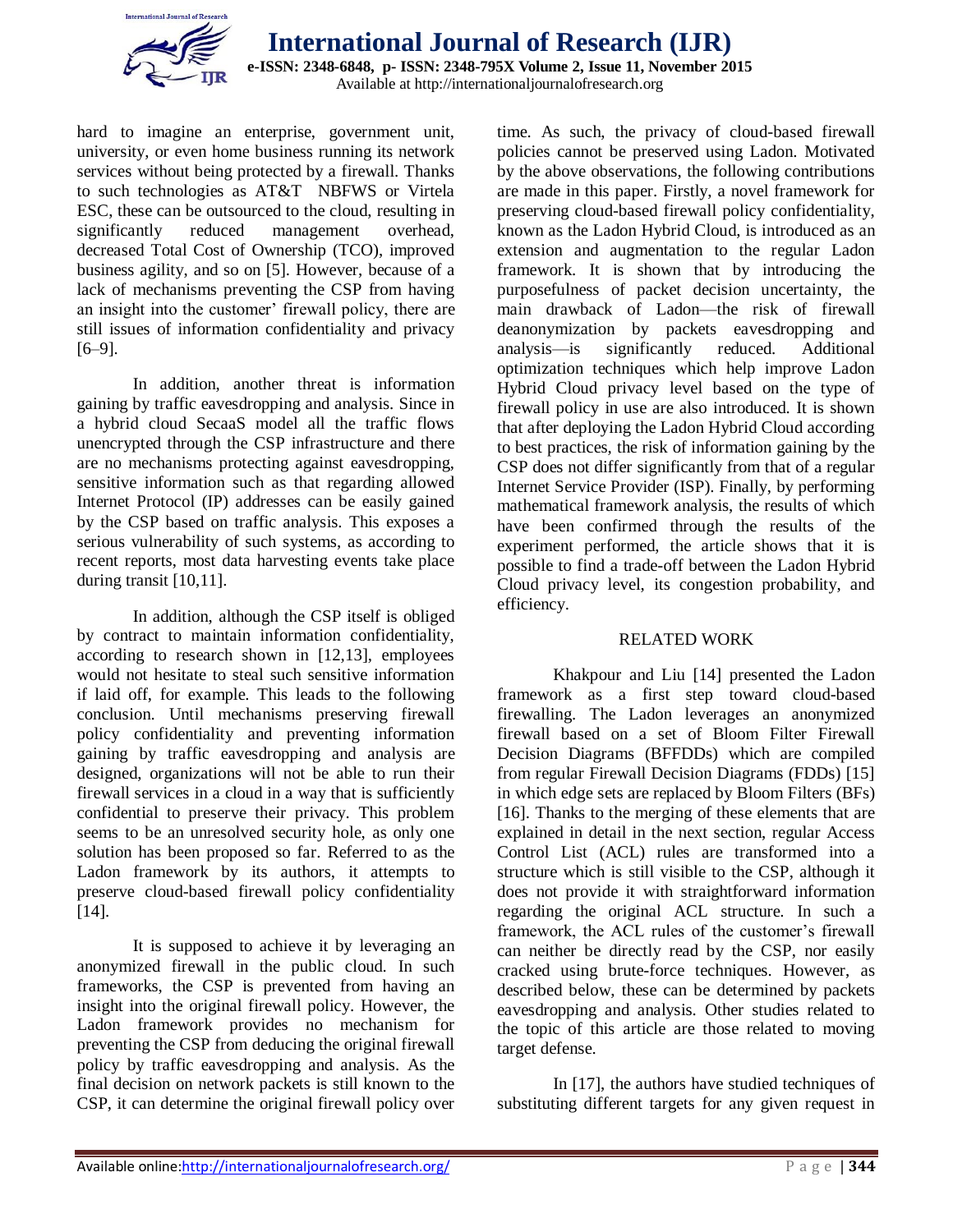

order to create a dynamic and uncertain attack surface area of a given system. This enabled them to demonstrate that such systems are less vulnerable and more secure. The Ladon Hybrid Cloud framework presented in this article also intentionally introduces uncertainty to the attack surface area; however, it achieves this by using a BF false-positive rate, as explained below. All targets remain unchanged for all given requests over time.

#### FROM ACL TO LADON

An FDD, presented by Gouda and Liu in [16], is a mathematical structure which is a formal firewall representation. In fact, the FDD transforms a regular firewall policy based on a set of Access Control Entry (ACEs) into a tree where packets pass from top to bottom, with particular packet fields being examined at each level. Depending on its particular packet field value, the packet is directed to one of the edges, forming a decision path which finally takes one of the two possible decisions: permit or deny.



This concept is shown in Fig. 1. Suppose that the firewall takes its final decision based on the source and destination IP addresses alone. The FDD then consists of two levels: one representing the source IP address and the other representing the destination IP address. The edge sets are calculated based on the corresponding ACL. For example, for a packet sourced at 10.10.10.10 and destined for 192.168.192.168, which fits the first ACE in the ACL, its source IP address is examined first on the F1 node. 10.10.10.10 fits the 0.0.0.0/1 set, so the packet is passed to the e11 edge, where its destination IP address is examined on the F21 node. Because 192.168.192.168 fits the

128.0.0.0/1 set, the packet is passed to the e22 edge, resulting in a deny decision.

Unlike in a regular firewall, where a packet is examined as a whole by testing it against ACEs from top to bottom until the first match is found, the FDD takes a completely different approach. It splits the packet into fields and examines each field independently on particular tree levels. The resulting path leads to a single, ultimate decision. Sample FDD implementation known as 'Policy Trie' was also presented independently of Gouda and Liu's work by Fulp and Tarsa in [18]. A BF, presented by Bloom in [16], is a mathematical probabilistic data structure which is used to test whether an object is a member of a set in a time-efficient manner. Mathematically, a BF is a bit array with a size of m which is generated by calculating k-independent hash functions for each of n elements of the set. For each of the results, the corresponding index in BF is set to 1. To check whether an element is a member of the original set, the same hash functions are calculated and corresponding indexes of the BF are checked. If at least one of them is 0, the element is not a member of the original set. If all of them are 1, the element may be a member of the original set. The above indicates that a BF may result in false positives. Moreover, the value of false-positive probability, also known as the BF false-positive rate, can be calculated based on the k, m, and n parameter [19].

So far, brick level structures which build up BFFDD have been covered. Based on them, the BFFDD definition can be explained as follows. According to [14], the BFFDD is a data



Fig.3 BFFDD construction

structure formed from regular FDD where, for a given edge, the edge set is represented by a BF. Because it is in the nature of the BF that it may result in false positives, ambiguities may occur in BFFDD, leading to multiple decision paths and as a result to multiple decisions. To eliminate such ambiguities N, independent BFFDDs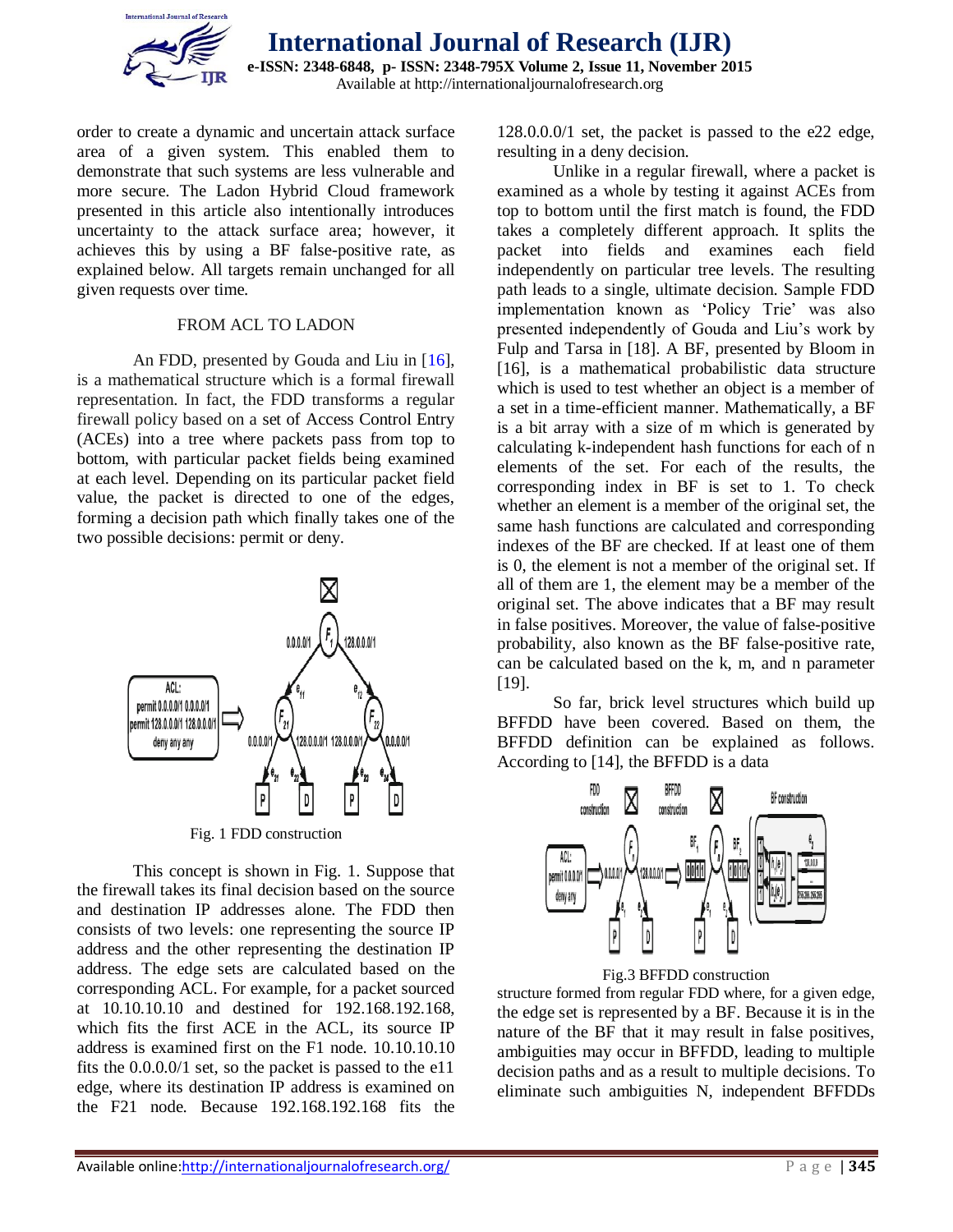

are implemented and executed simultaneously. The resulting decision paths are then compared looking for a single, common path which leads to a common, final decision.



Fig. 4 Ladon framework

The concept of BFFDD and its construction algorithm is shown in Fig. 3. Suppose that the firewall takes its final decision based on the source IP address only. The original ACL is then transformed into an FDD with one level only. Next, the edge sets e1( $0.0.0$ .0/1) and e2( $128.0.0.0/1$ ) are transformed into BF1 and BF2 correspondingly. The process of BF2 construction is shown within the gray round rectangle. However, the BF shown in this example has a size of  $m = 4$  and uses  $k = 2$  hash functions; these are obviously much greater in a real scenario. Section 1 shows a standard business model for hosting firewall services in the cloud. Outsourced firewall services are hosted in the public cloud located in the data center owned and managed by the CSP. All traffic destined to the customer first enters the public cloud, which is connected with customer premises via a secure VPN connection. The technology used to deliver firewall services is not visible to the customer. Assume that it is based on a set of independent BFFDDs as described above.

A framework of cloud-based firewall services based on BFFDDs is shown in Fig. 4. Packets permitted on customer premises, referred to as 'good packets' in the rest of the article, are represented there by plain envelopes. In turn, packets denied on customer premises, referred to as 'bad packets' in the rest of the article, are represented there by striped envelopes. All packets enter the public cloud first (step 1) where bad packets are discarded (step 2). Next, good packets are sent to customer LAN (step 3). Such framework was referred to as the Ladon framework by its authors in [14]. By implementing and testing Ladon in a live environment, Khakpour and Liu demonstrated that it is an effective framework for the outsourcing of

the firewall services. It was also shown that any attempts to deanonymize the BFFDD can be extremely time-consuming.

#### IMPLEMENTATION

#### Framework design:-

Assume there is Ladon framework implemented with the firewall services hosted by an honest-but-curious CSP wishing to get an insight into the customer's firewall security pol icy. The CSP has an insight into the BFFDDs delivering the firewall services, but as these are just binary structures representing the BFs on the edges of the original FDDs used to generate the BFFDDs, it gives it no information on the original firewall security policy.



Fig. 4 Ladon framework

However, the CSP has an insight into whether a packet flowing via the Ladon framework is permitted on the customer side. This is because only packets permitted on the customer side are flowing via the VPN connection between the CSP and the customer. Packets denied on the customer side are discarded in the public cloud. Although the VPN connection is encrypted, the CSP, as one of its initiators, can intercept packets entering the VPN. Therefore, although the regular Ladon framework resolves the issue of firewall policy confidentiality in such a way that it cannot be directly read, the final decision for a packet is still known by the CSP. This means that after an appropriately long period of time, the CSP can build up an almost full knowledge base regarding packets which are permitted on the customer side. While the underlying ACL structure is protected, traffic flowing between the CSP and the customer can still be easily eavesdropped and analyzed to obtain information about good packets. Such a framework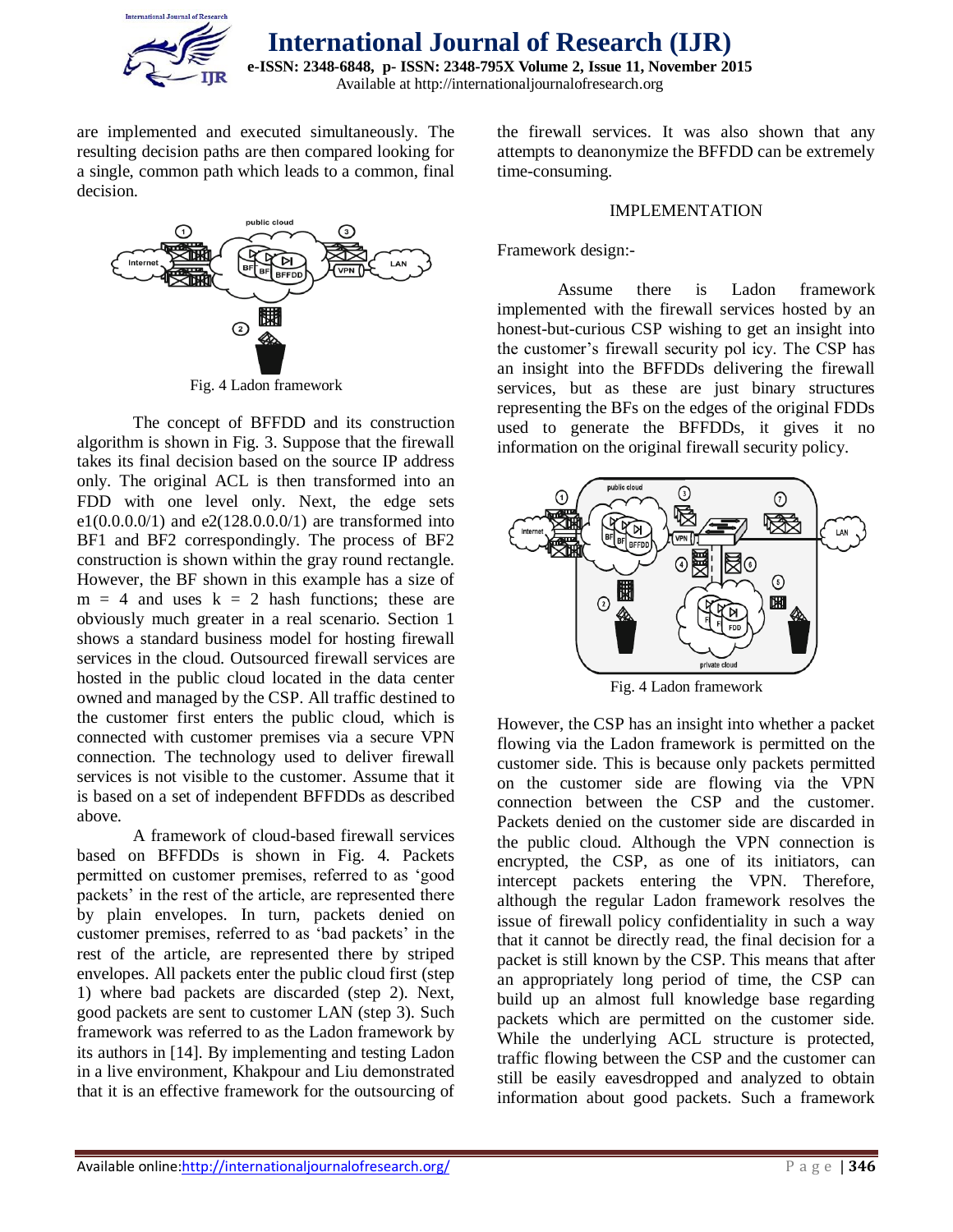

allows the CSP to bypass the reconnaissance phase, and most of the scanning phase of an attack, which according to [20], can significantly reduce the time required to perform the attack. To address this issue, a novel framework, called the Ladon Hybrid Cloud, which introduces the purposefulness of packet decision uncertainty based on BFFDD and a hybrid cloud model, was designed and is presented in the following section of the article.

Ladon hybrid cloud optimization:-

Although the BFFDD may result in multiple decisions for some of the packets, for the others, a final decision remains certain. Part of the knowledge base maintained by the hostile CSP will therefore always be accurate. It is possible to eliminate this vulnerability, however, by redesigning the BFFDD in such a way that it always results in multiple decisions for either good or bad packets, based on the adopted firewall policy type. In the real world, two types of firewall policies can be adopted based on organization requirements:

> – Closed: Permitting only a specific subset of traffic and denying the rest,

> – Open: Denying only a specific subset of traffic and permitting the rest.

For inbound traffic flow, considered in this article, most organizations apply the closed firewall policy rather than the open one, because it minimizes the risk of malicious traffic passing through. In such a case, the BFFDD is redesigned in such a way that it always results in multiple decisions for good packets. As closed firewall policy is a leading trend in most of the organizations today, it will be used as an example in further arguments in this article. Likewise, in an organization applying open firewall policy, the BFFDD can be redesigned so it always results in multiple decisions for bad packets accordingly. As has been mentioned, in the case of a closed firewall policy type, the BFFDD is updated to always result in multiple decisions for good packets. The only packets that may still result in certain decisions are therefore bad packets. The framework is designed in this way, because when adopting closed firewall policy type, good packets carry significantly more information for the CSP regarding the original ACL structure compared to bad packets. This is because a

characteristic of closed firewall policy type is that the subset of traffic which is permitted is much smaller than the subset of traffic which is denied. Figure 6 represents a BFFDD with one level and all the cases that it can result in:

- Case 1: Certain permit decision for good packets,
- Case 2: Multiple decisions for good packets,
- Case 3: Certain deny decision for bad packets,
- Case 4: Multiple decisions for bad packets.

As mentioned above, case 1 should be fully eliminated. To achieve this, a regular BFFDD is compiled first and then tested against all good packets. For those resulting in certain permit decisions (case 1), the BF representing the set of the edge that leads to a deny decision (BF2 in this case) is updated so that it results in a forced false positive.



Fig. 7 Ladon hybrid cloud for closed firewalls

As a consequence, multiple decision paths are applied to all good packets (case 2) leading to multiple decisions applied to all of them. In other words, the redesigned BFFDD eliminates case 1 by transforming it into case 2, resulting in three possible cases (2, 3, and 4) shown inside the gray round rectangle. The above transformation can be performed on any BFFDD level; however, for analysis and implementation simplicity, it is assumed that it is performed on the last level representing the last examined packet field. Such a redesigned BFFDD will be referred to as BFFDDCF (Bloom Filter Firewall Decision Diagram for Closed Firewalls).

Likewise, such a redesigned Ladon Hybrid Cloud which leverages a BFFDDCF in a public cloud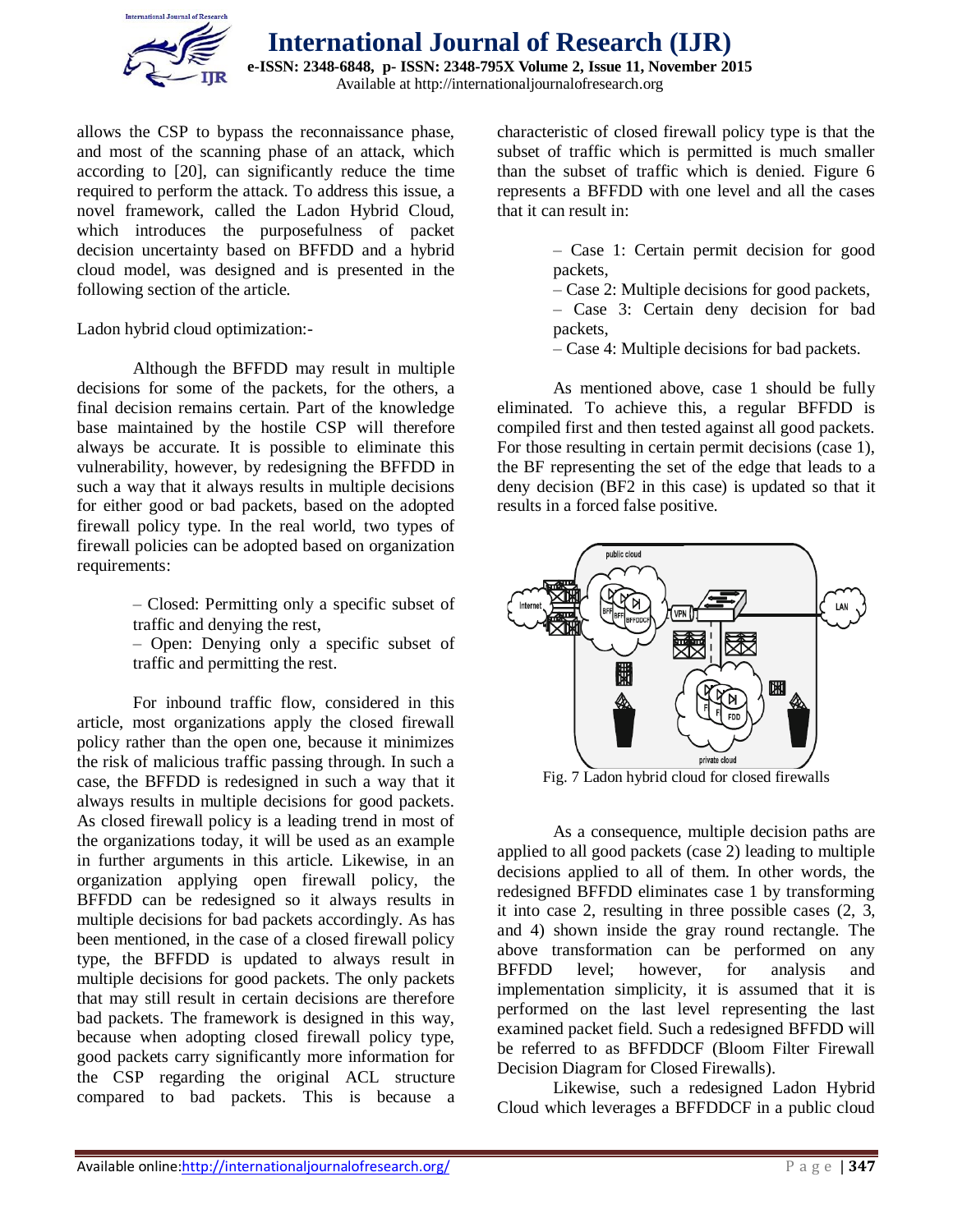

**International Journal of Research (IJR) e-ISSN: 2348-6848, p- ISSN: 2348-795X Volume 2, Issue 11, November 2015** Available at http://internationaljournalofresearch.org

will be referred to as Ladon Hybrid Cloud for Closed Firewalls (LHCCF). As a consequence, the traffic flowing between public and private clouds consists of all good packets and some bad packets, while multiple decisions are applied to all of them by the BFFDDCF. This leads to a situation where all packets flowing between the CSP and the customer go via an untrusted VLAN represented by the dotted line, so the traffic segregation engine can be fully eliminated from the LHCCF, as shown in Fig. 7. As all good packets require additional filtering in the private cloud, there is no traffic flowing between public and private clouds over the trusted VLAN represented by the continuous line.

It is clear that in this case, the private cloud needs to process more packets. In such a framework, the CSP cannot draw any additional information from the traffic, except of a fact that part of it is permitted on customer premises. However, the CSP can still maintain a certain knowledge base regarding packets which are explicitly denied in the BFFDDCF, and this gives it a very limited amount of information, as has been stated before. At this point, the amount of information which the CSP can extract by performing traffic eavesdropping and analysis does not differ greatly from that of the regular ISP which the customer is connected to. The original firewall policy cannot be directly read by the CSP or be assumed by performing traffic eavesdropping and analysis. While the first of these two features is provided by the regular Ladon framework, the second is provided by the Ladon Hybrid Cloud only.

#### **CONCLUSIONS**

The number of cloud-based services increases every year. The maturity of cloud computing technology encourages organizations to move subsequent types of services, previously impossible to outsource, into the cloud. This includes security services which include firewall services. However, those which have already begun to be widely adopted continue to suffer from information confidentiality and privacy issues as a result of firewall policy outsourcing. While a framework, referred to as Ladon by its authors, preserving the confidentiality of the original firewall policy by introducing BFFDD has been proposed, it has a drawback: There is a risk of firewall deanonymization by traffic eavesdropping and analysis. To bypass this issue and limit the amount of information regarding the original firewall structure carried in packet headers, a novel framework introducing the purposefulness of packet decision uncertainty has been proposed in this article as an extension to Ladon. This extension known as the Ladon Hybrid Cloud leverages a hybrid cloud model and performs additional filtering of packets resulting in multiple decisions after passing through BFFDD in a private cloud on customer premises. Additional optimization techniques which help minimize the amount of information carried by particular packets based on the firewall policy type in use have also been proposed. As computational resources of the private cloud are usually limited, an analysis of the Ladon Hybrid Cloud has been performed to check how the framework deals with this. It has been shown in the results of the analysis and confirmed in the results of the experiment that it is possible to control the rate of traffic at the private cloud entrance by selecting appropriate values of BF parameters while knowing basic traffic statistics. It has also been demonstrated that it is possible to find a trade-off between the Ladon Hybrid Cloud privacy level, its congestion probability, and efficiency. The Ladon Hybrid Cloud allows organizations to take back control of privacy by helping them preserve their firewall policy confidentiality when outsourcing firewall services into the cloud. It extends the regular Ladon framework by eliminating its main drawback—the risk of firewall deanonymization by packets eavesdropping and analysis. The Ladon Hybrid Cloud is the final missing part of the puzzle which resolves the key issue of cloud-based firewall services: information confidentiality and privacy.

#### LIMITATIONS AND FUTURE WORK

While it has been shown that the Ladon Hybrid Cloud is an effective framework for preserving cloud-based firewall policy confidentiality, it is important to mention its limitations and suggest directions for future work. The first is a concern regarding the return traffic. In Sect. 3, it was stated that the main drawback of the Ladon framework—the risk of firewall deanonymization by packet eavesdropping and analysis—can be eliminated by introducing the purposefulness of packet decision uncertainty in the public cloud. Although this is true for the forward traffic, such information can still be gained by packets eavesdropping and performing analysis of the return traffic. This limitation applies to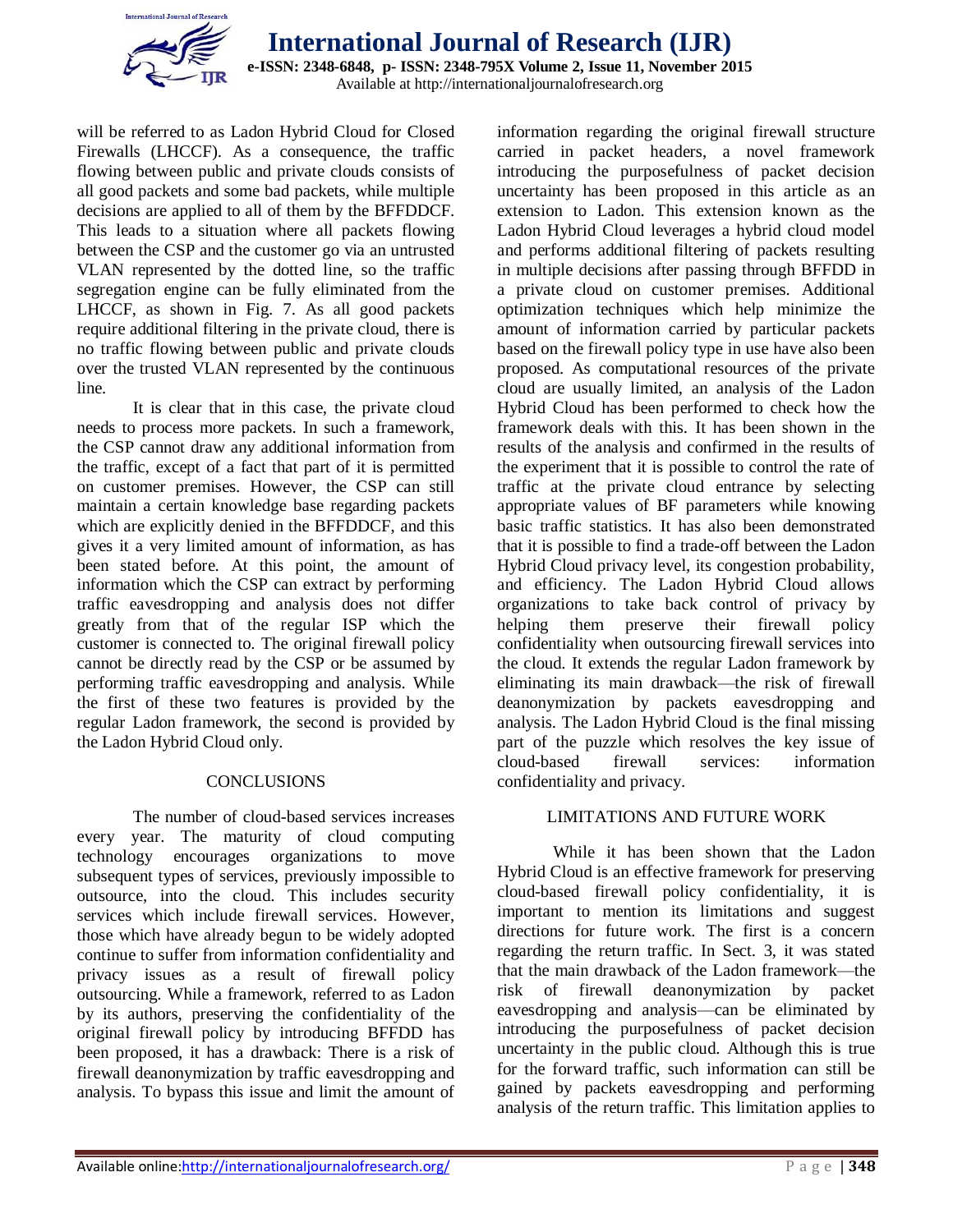

the Transmission Control Protocol (TCP) only. This is because the TCP requires all packets to be acknowledged so the packets permitted on the customer side will result in an acknowledgment in the return traffic. Despite the fact that this limitation raises a concern, a target solution is left for future consideration. However, three potential solutions are proposed below.

The first solution is to route the return traffic via another link which does not pass through the public cloud on the CSP side. As a result, the CSP is simply deprived of information regarding the return traffic. Another solution is to encrypt the return traffic. Although the forward traffic needs to pass unencrypted via the BFFDD on the CSP side, the return traffic may be encrypted to ensure that no information, including acknowledgments, can be retrieved. The third potential solution is to extend the return traffic with fake packets including fake acknowledgments. As a result, the knowledge base regarding the acknowledged packets built by the hostile CSP becomes inaccurate and expands over time. Another limitation is the dependence of the Ladon Hybrid Cloud on statistical traffic parameters. In Sect. 4, it was mentioned that both the rate of traffic at the public cloud entrance and the good packet ratio values change over time. To address this, some constant values have been used instead which can be calculated based on the statistical traffic parameters. However, assuming that computational power will continue to increase, it is likely that in the future it will be possible to adjust the BFFDDCF multiple decision probability continuously based on real-time traffic analysis. This is because BFFDDCF computation is time-consuming even for modern, powerful computers. The above may also be a limitation for organizations which change their firewall policy frequently. An interesting direction for future development of the Ladon Hybrid Cloud is analysis of the Ladon Hybrid Cloud security level in architectures with a federation of multiple clouds. In this article, just one public and one private cloud were assumed. However, as cloud federation technologies are becoming increasingly popular, it is possible to implement the Ladon Hybrid Cloud in one of the following architectures: many public clouds and one private cloud, one public cloud and many private clouds, and many public clouds and many private clouds. With fewer packets flowing between the public and private clouds, the CSP is able to obtain less

information regarding the original firewall security policy; therefore, the expected Ladon Hybrid Cloud security level is higher in architectures with a cloud federation. Detailed analysis of such frameworks, required in order to demonstrate the validity of the assumptions, should further be performed.

#### REFERENCES

[1] Furth, B.: Cloud computing fundamentals. In: Furth, B., Escalante, A. (eds.) Handbook of Cloud Computing, pp. 3–20. Springer, New York (2010)

[2] SecaaS Working Group: Defined Categories of Service (2011). Cloud Security Aliance (CSA). https://cloudsecurityalliance.org/ wpcontent/uploads/2011/09/SecaaS\_V1\_0 (2011). Accessed 1 Aug 2014

[3] AT&T Intellectual Property: Managed Firewall Service NetworkBased. AT&T, Inc. http://www.business.att.com/content/ productbrochures/Network-Based-Firewall (2014). Accessed 1 Aug 2014

[4] Virtela Inc: Virtela Enterprise Services Cloud (ESC). Virtela, Inc. http://www.virtela.net/services/virtela-esc/ (2013). Accessed 1 Oct 2013

[5] VMware Inc: Business and Financial Benefits of Virtualization. VMware, Inc. http://www.vmware.com/files/pdf/cloud-journey/ VMware-Business-Financial-Benefits-Virtualization-Whitepaper (2011). Accessed 1 Aug (2014)

[6] Websence Inc: Seven Criteria for Evaluating Security-as-a-Service (SaaS) Solutions. Websence, Inc. http://www.websense.com/ assets/whitepapers/whitepaper-seven-criteria-for-

evaluationsecurity-as-a-service-solutions-en (2010). Accessed 1 Aug 2014

[7] Zhou, M., Zhang, R., Xie, W., Qian, W. and Zhou, A.: Security and privacy in cloud computing: a